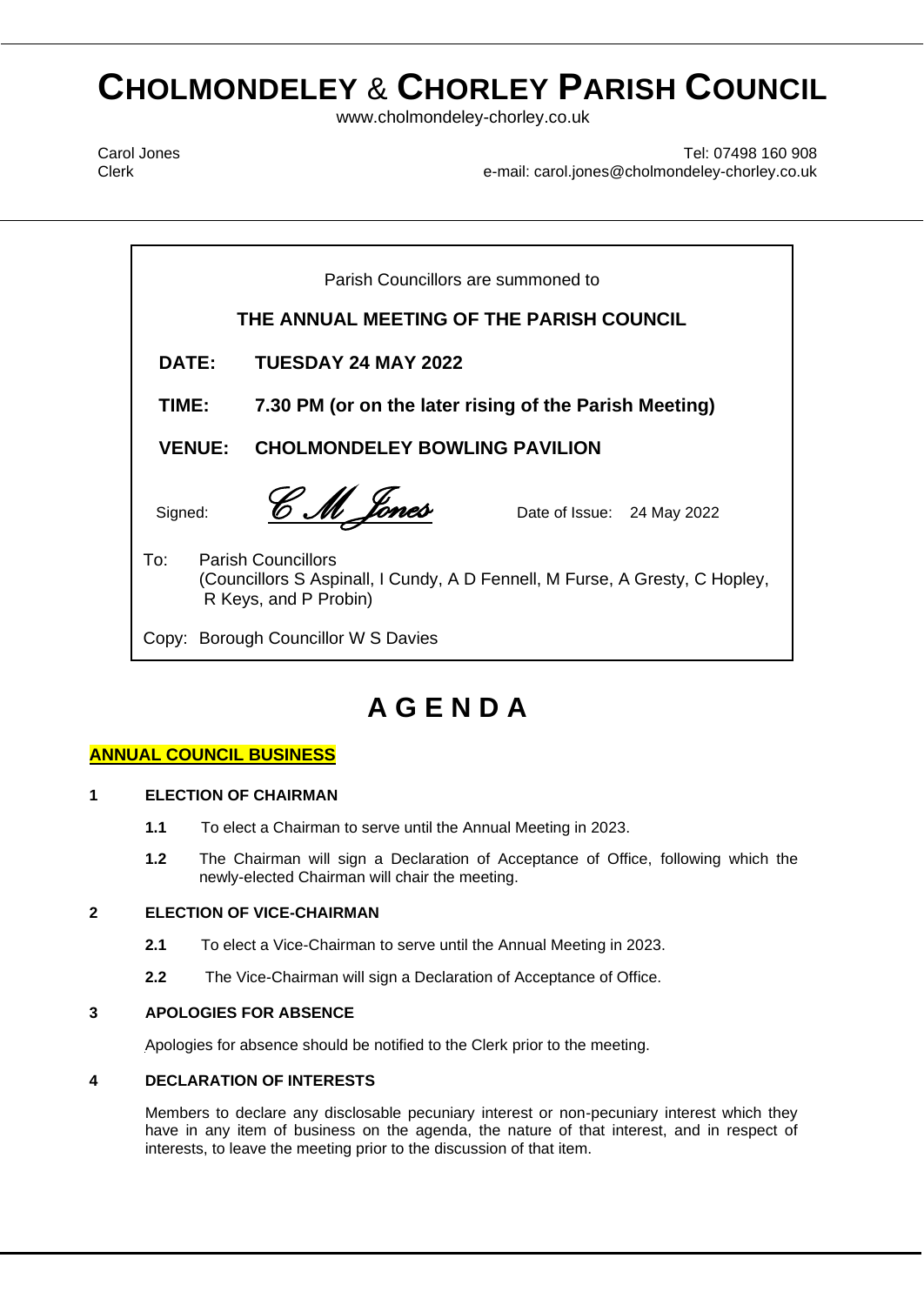Whilst the Clerk can advise on the Code of Conduct and its interpretation, the decision to declare, or not, is the responsibility of the Parish Councillor, based on the particular circumstances.

#### **5 MINUTES – 22 MARCH 2022**

To approve as a correct record the Minutes of the Meeting held on 22 March 2022.

#### **6 ANNUAL ACCOUNTS – 2021-2022**

The Parish Council is asked to authorise the issue of the accounts for submission to the Internal Auditor. The following documents are submitted.

- The audit checklist provided by the Internal Auditor. This sets out a list of all the documentation required for the audit.
- Detailed statement of the accounts for 2021-22. This is not yet balanced; there are two bank statements missing, but it is expected that the statement will be available to forward to Members prior to the meeting.
- The Annual Governance and Accountability Return (known as the AGAR). The Internal Auditor will be auditing the accounts during the first week in June 2022. The AGAR must be published on the Council's website by 30 June 2022. This is a legal requirement, and failure to do so, could result in a surcharge levied against the Council. **This statement is also dependent on receipt of the two missing bank statements.**

Section 1 must be approved first. This relates to the governance arrangements of the Council. As the Internal Auditor has not yet reviewed the accounts, the Council is not in a position to approve it. This, in turn, means that until the Parish Council is satisfied that its governance arrangements are appropriate, it cannot approve the accounts.

As the Council has opted for exemption from an external audit, the only document required by the External Auditor (PKF Littlejohn LLP) is the Certificate of Exemption.

#### **Additional Meeting**

The Clerk suggests that a quorum of the Parish Council convenes for a short extraordinary meeting to approve the AGAR following the audit, but this must be carried out in sufficient time to enable the AGAR to be published by 30 June 2022.

This extra meeting could be held week commencing 27 June 2022 to allow publication as required.

#### **7 REVIEW OF RISK MANAGEMENT ARRANGEMENTS**

The Council is required to review its risk management arrangements once a year. A schedule is enclosed for consideration and approval subject to any amendments which Members might wish to make.

#### **8 APPOINTMENT TO OUTSIDE BODIES**

The Parish Council is invited to appoint representatives to the following outside bodies.

- Cheshire Association of Local Councils
- Police Cluster meetings

#### **9 NEIGHBOURHOOD PLAN STEERING GROUP**

**9.1** The Parish Council is asked to appoint Members to the Neighbourhood Plan Steering Group.

To follow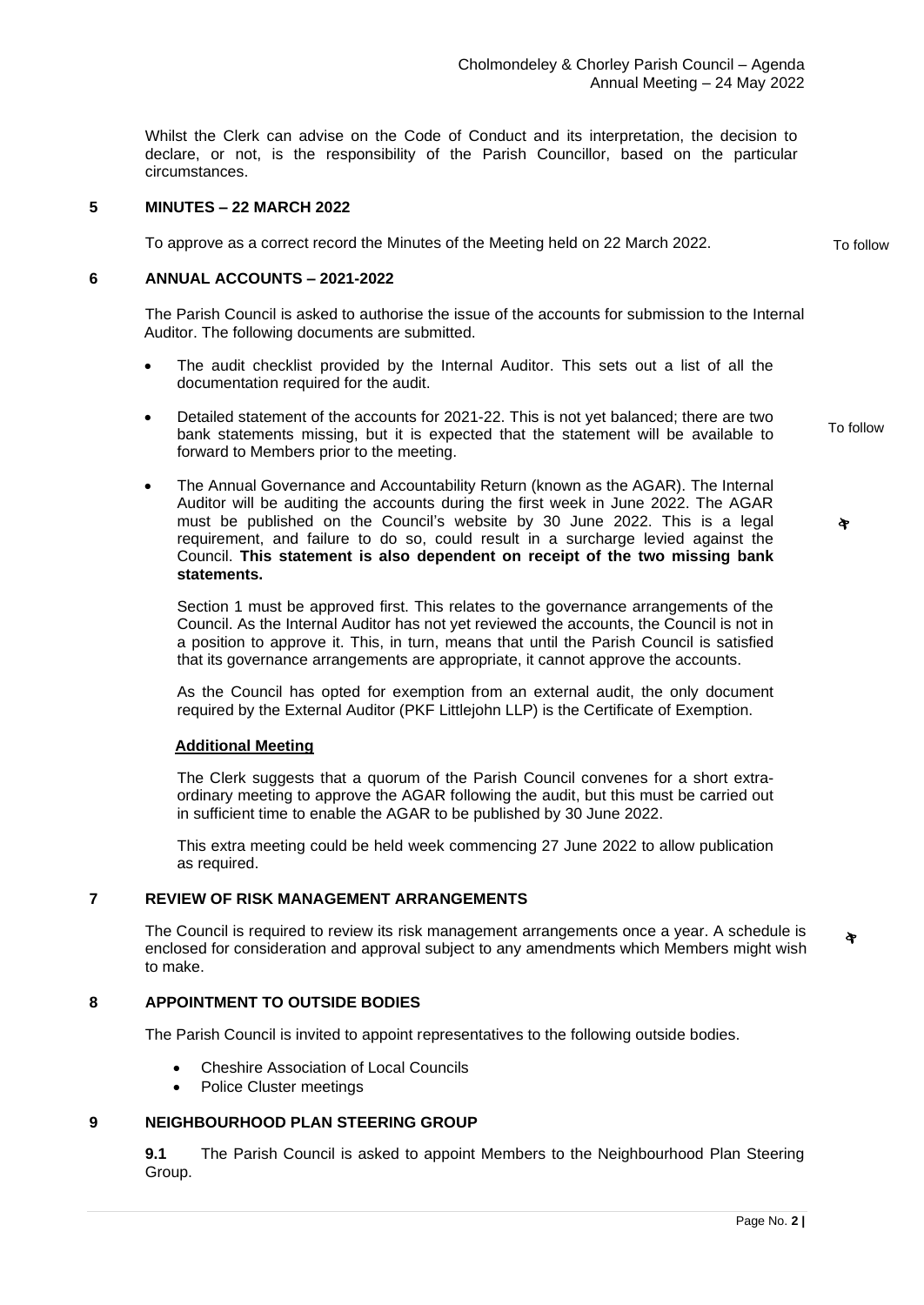#### **9.2 Grant from Groundwork UK**

The Parish Council was given a grant of £6,010.00 but has not spent the whole amount as it was not possible to complete the work before 31 March 2022, which was a condition of the grant. Spend is as follows, and the Parish Council is now required to return a sum of £2,533.00. See below calculations.

| <b>Item</b>                                                                  | Grant £<br>Net of VAT | Actual<br>Spend<br>£ |
|------------------------------------------------------------------------------|-----------------------|----------------------|
| General support and policy preparation - Cheshire<br><b>Community Action</b> | 3,420.00              | 2,280,00             |
| Ecological survey - Cheshire Wildlife Trust                                  | 1,710.00              | 1,197.00             |
| Public meeting                                                               | 50.00                 | Nil                  |
| Catering for public meeting                                                  | 65.00                 |                      |
| Leaflets and draft Plan                                                      | 765.00                | Nil                  |
| <b>TOTALS</b>                                                                | 6,010.00              | 3,477.00             |
| Sum to be returned to Groundwork UK                                          |                       | 2.533.00             |

#### **10 CALENDAR OF MEETINGS – 2019-2020**

The Parish Council is asked to consider moving its meetings to the fourth Tuesday in the month. This would result in the following dates for the year 2022-2023.

| 2022         | 2023       |
|--------------|------------|
| 26 July 2022 | 24 January |
| 27 September | 28 March   |
| 22 November  | 23 May     |

Meetings will commence at 7.30 pm, and it is expected that they will continue to be held in the Cholmondeley Bowling Pavilion.

The Parish Council is asked to approve the schedule of meetings.

### **ORDINARY PARISH COUNCIL BUSINESS**

#### **11 BOROUGH COUNCILLOR'S REPORT (GUIDE TIME: 20 MINUTES)**

Councillor W S Davies (Ward Councillor) to report on Cheshire East Council matters.

#### **12 PUBLIC QUESTION TIME**

Members of the public are able to address the Parish Council or ask a question.

Each member of the public is entitled to ask one question or make a statement. Questions or statements must be addressed to the Parish Council as a whole and not to individual parish councillors. This is not an opportunity for engaging in debate with Members.

#### **13 CASUAL VACANCY**

To report that Sarah Langton has resigned as a councillor, with effect from 18 May 2022.